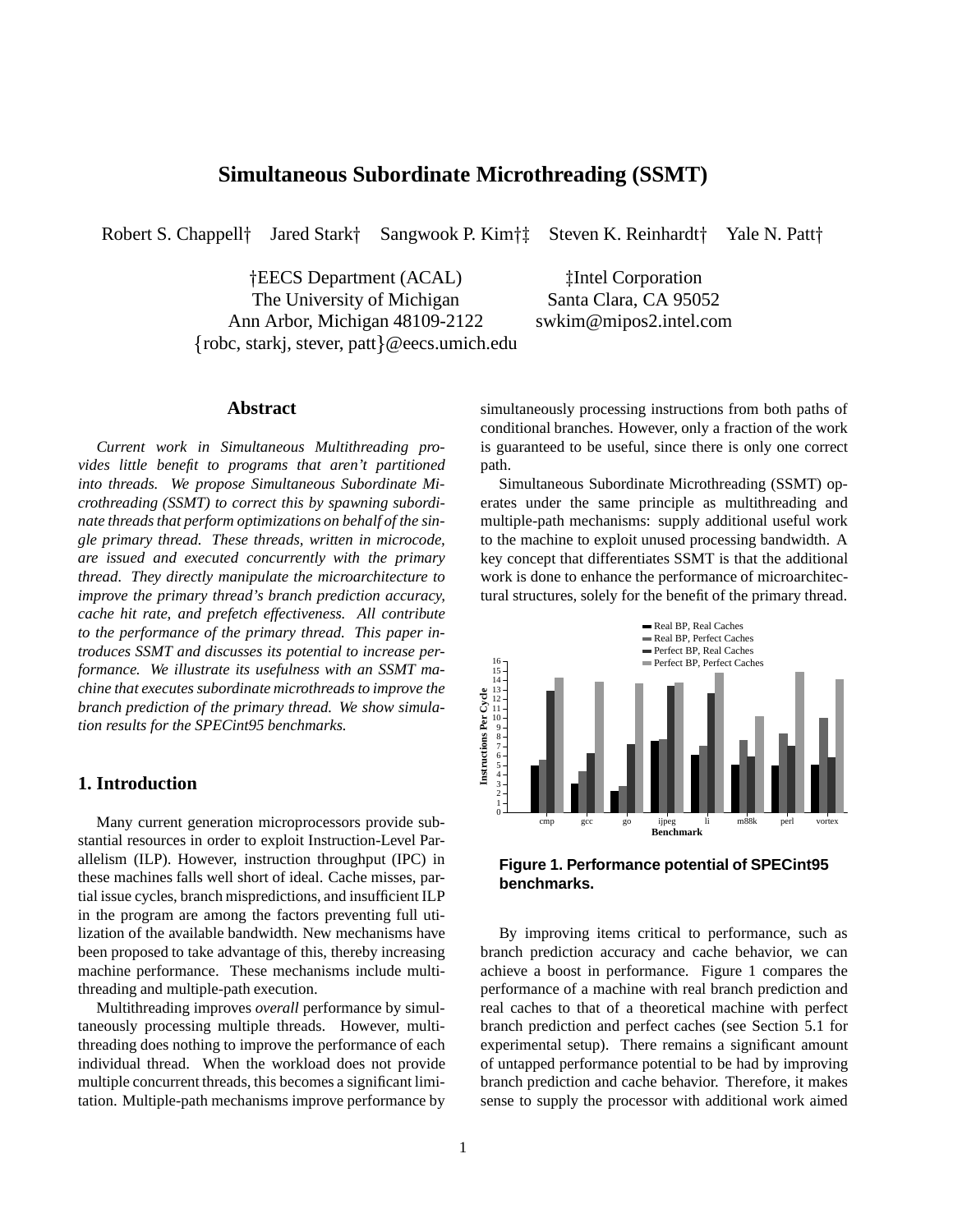toward this end. This approach is the basis of Simultaneous Subordinate Microthreading.

This paper describes the SSMT mechanism and discusses and how it can be used to enhance the performance of single-threaded applications. Section 2 describes previous work. Section 3 describes SSMT and how it can be used. Section 4 provides a detailed example of SSMT targeted at improving branch prediction. Section 5 provides simulation results for our branch prediction mechanism. Section 6 provides conclusions.

# **2. Previous Work**

Several studies have examined the notion of increasing machine performance by supplying additional concurrent work to the execution core. Two approaches are multithreading and multiple-path execution.

#### **2.1. Multithreading Mechanisms**

A multithreaded machine [15, 13, 7, 17] has the ability to process instructions from several different threads without performing context switches. The processor maintains a list of active threads and dynamically decides which thread's instructions to issue into the machine.

The co-existence of multiple active threads allows a multithreading processor to improve performance by taking advantage of Thread-Level Parallelism (TLP). Instructions from different threads are independent of one another and thus can be executed in parallel, leading to greater functional unit utilization and greater tolerance of execution latencies. Instruction cache misses also can be better tolerated. If one thread suffers a miss, the processor can still fetch instructions from the other threads. The handling of branches similarly benefits from the existence of multiple active threads. Either each thread waits for its branches to be resolved before proceeding, or if branch prediction is used, only the mispredicted thread need be flushed and redirected.

Multithreading has been shown to improve the overall performance of the processor. However, it is important to note that the performance of each individual thread is not improved by multithreading. Furthermore, it is likely that the performance of each thread will be degraded, since resources must be shared among all active threads. In short, multithreading may make sense when running a multiprogrammed or multithreaded workload, but provides no benefit when considering one single-threaded application. Resources required to maintain several active contexts create additional complications. A modified fetch mechanism is necessary, including multiple fetch points, multiple prediction structures, and possibly the ability to issue from more than one thread per cycle.<sup>1</sup> Each thread requires its own register renaming table. The number of physical registers may also need to be increased to maintain the same renaming capability. Available cache memory must be tagged and shared by the active threads.

#### **2.2. Multiple-Path Mechanisms**

Mechanisms for multiple-path execution have been proposed [19, 4, 20]. These implementations can vary widely, but the fundamental approach is the same. Branch mispredictions are a major performance limitation. Rather than predicting all of the conditional branches in a program, a multiple-path machine issues instructions from both taken and not-taken paths. Later, when the branch is resolved, the incorrect path is flushed from the machine.

Multiple-path machines appear attractive because mispredictions are removed by executing both paths of a branch. The two paths of a branch are independent, so they execute in parallel, if there are sufficient resources.

One problem with multiple-path mechanisms is that some of the work done by the machine is guaranteed to be thrown away after the branch is resolved. Instructions on incorrect paths cause greater contention for resources. Most notably, wrong-path memory references (instruction and data) place increased demand on the caches and the memory system that can lead to additional latency for the correct path. Deeply speculating down multiple paths exacerbates this problem. Thus, the performance improvement of multiple-path mechanisms is contingent upon the benefit of fewer mispredictions outweighing the penalties due to fetching and executing wrong-path instructions.

# **3. SSMT**

### **3.1. Overview**

This section describes the SSMT mechanism and the various changes needed to implement it in a modern dynamically-scheduled processor. As discussed above, the goal of SSMT is to use additional threads to improve the performance of a single primary thread. These additional threads are supplied in the form of microcode, and we refer to them as *microthreads*.

Figure 2 illustrates an SSMT machine. Microthread routines are code sequences written in an internal instruction format of the processor. They can be stored on-chip

<sup>&</sup>lt;sup>1</sup>Multithreading originally fetched and executed instructions in-order from multiple threads [15]. Simultaneous multithreading first meant fetching instructions from more than one active thread in a single cycle and executing them out-of-order using the same core [18]. A subsequent improvement restricted fetch to one thread per cycle, but still allowed concurrent execution of instructions from multiple threads [17]. This taxonomy was first noted in [14].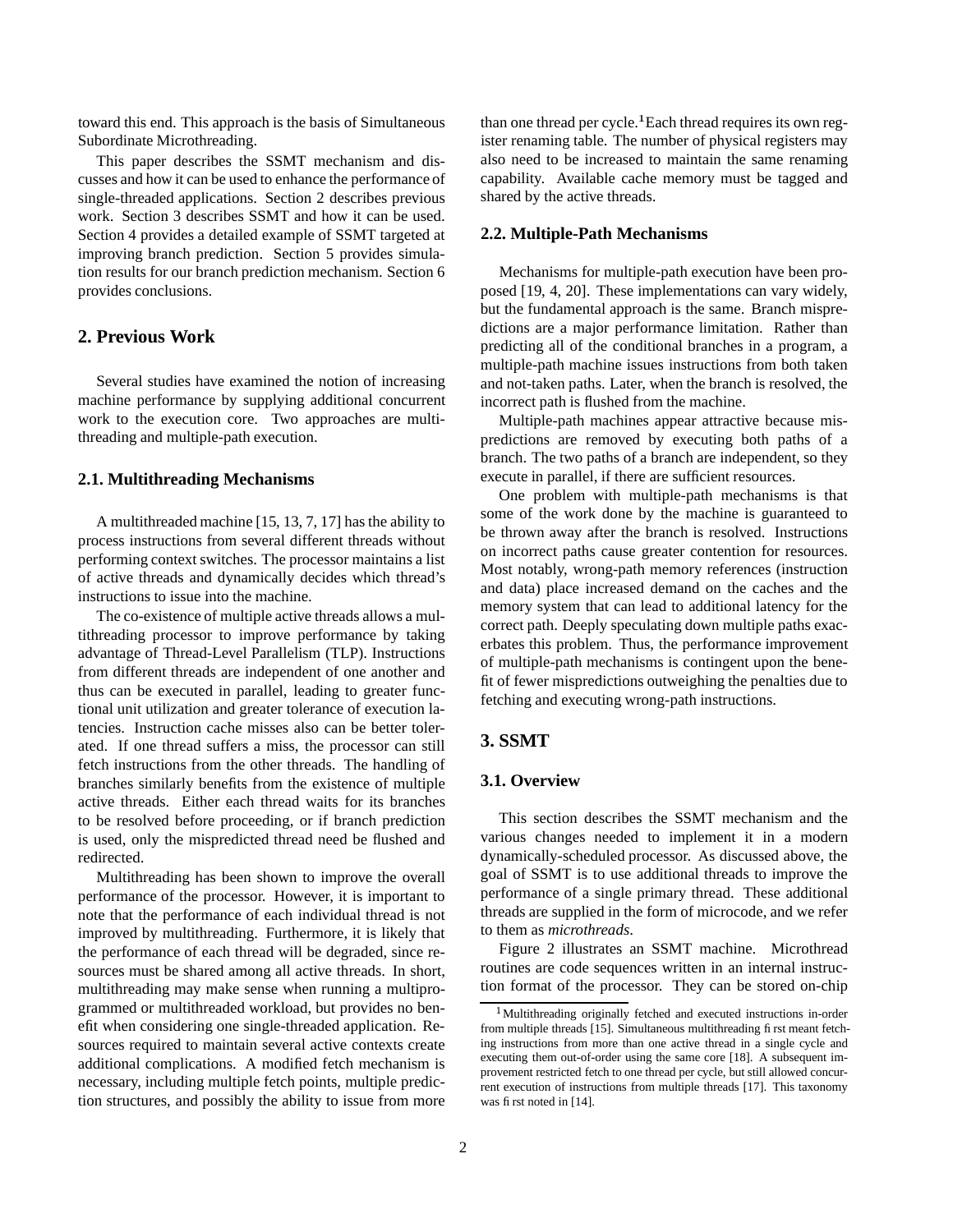

**Figure 2. High-level block diagram of an SSMT machine.**

in a microcode RAM (the *microRAM*). When certain processor events occur, a microthread is *spawned*, and corresponding microthread instructions are injected into the decode/rename stage. These instructions are renamed separately from those from the primary thread by using separate Register Alias Tables (RATs). The issue logic can then select some combination of primary-thread and microthread instructions to issue to the machine's reservation stations. These instructions can be executed simultaneously by the machine's out-of-order execution core.

An SSMT machine provides two distinct methods for spawning microthreads. The first, the SPAWN instruction, is part of the Instruction Set Architecture (ISA). The encoding of this instruction specifies a microthread routine, which is injected as a result of SPAWN instruction decode (more detail in Section 3.2.1). The second method, an *event spawn*, is triggered by an instance of one of a pre-defined set of events that may occur during execution of the primary thread. Each type of event spawns a different microthread, much the same way interrupts invoke different handlers. Examples include branch mispredictions, cache misses, and timer expirations.

**3.1.1. Advantages of SSMT.** Microthread optimizations have several advantages over purely hardware-based mechanisms. First, sophisticated algorithms can be written in microcode without concern for hardware complexity. Microcode instructions are executed using the existing datapath. Second, microthread optimizations are very flexible. Routines can be tuned to specific applications and processor implementations, or even disabled altogether when unnecessary.

An alternative to microthread optimization is to provide similar routines as separate conventional threads of execution. However, a microthreaded approach has several advantages. Since optimization routines are small and serve a specific purpose, it makes sense to manage them separately from the primary thread using the microRAM. This prevents the fetch of microthread instructions from ever impacting the fetch of primary thread instructions. Furthermore, microthreads are not stored in the instruction cache, and thus never suffer cache misses. This means that microthread instructions are available for issue even when primary thread instructions aren't due to a cache miss. In addition to these benefits, microthreads are written in an internal instruction set. This allows specialized instructions to be used without amending the ISA. This likely requires some microthreads to be rewritten for each new processor implementation. However, in order to achieve the highest performance, microthreads should always be hand-optimized to each implementation.

This framework makes it possible to create powerful microthread routines to perform various optimizations on behalf of the primary thread. Note that it is certainly possible to include several different microthread enhancements for a single application. More details on microthread optimizations, as well as some examples, are given in Section 3.3.

#### **3.2. Support for SSMT**

Several modifications are necessary to implement Simultaneous Subordinate Microthreading in a traditional superscalar out-of-order machine.

**3.2.1. ISA Support.** Implementation of SSMT requires additions to the ISA. New instructions to load and unload the microRAM structure are necessary. For example, microthreads could be loaded with specialized store instructions that write to addresses within microRAM. Alternatively, a single instruction could be added to copy a portion of main memory to the microRAM.

The SPAWN instruction was briefly mentioned in Section 3.1. This instruction is used to explicitly spawn microthreads from the primary thread. The encoding of SPAWN is as follows:

opcode microthread number parameter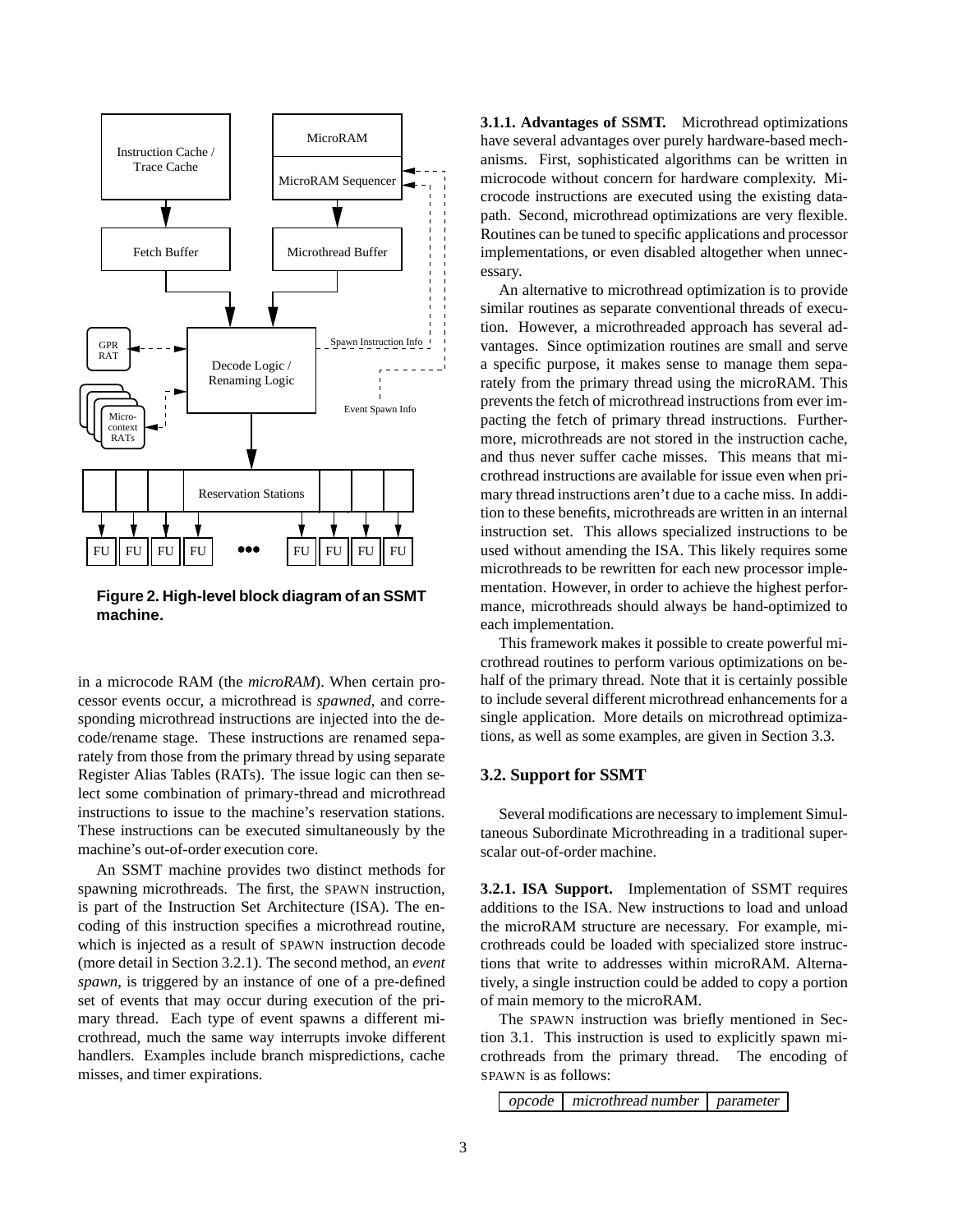The sizes of these fields depend on the ISA. We have assumed a 6-bit opcode, a 6-bit microthread number, and a 20 bit parameter field. The microthread number corresponds to a specific microthread routine stored in the microRAM. When a SPAWN instruction is decoded, the microRAM is accessed with the microthread number, and the corresponding routine injected into the machine. The parameter field contains a literal value that is passed to the microthread routine via a Microcode Special Purpose Register (MSPR).

In order for a microthread to operate independently of the primary thread, it needs to maintain separate architectural state, most notably a separate set of registers. We call the state unique to each microthread invocation a *microcontext*. A new microcontext is created when a microthread is spawned. It consists of a set of Microthread General Purpose Registers (MGPRs) and a set of Microthread Special Purpose Registers (MSPRs). The MGPRs are simply general purpose registers used by an individual microthread. Our implementation assumes MGPRs cannot be used to communicate values between different microthread invocations. The MSPRs are read-only registers that contain information about the state of the primary thread that existed when the microthread was spawned. These values can be used by microthreads to guide optimizations.

**3.2.2. Compiler and OS Support.** SSMT requires support from the compiler. We expect that the microthread routines will be written and optimized by hand to achieve maximum performance. However, an SSMT compiler is important for analyzing the behavior of the primary thread and choosing microthread optimizations to include. For example, a compiler might use a profiling run of a benchmark to speculate if low branch prediction accuracy is a major limitation. If so, the compiler could choose to include an appropriate microthread optimization. In addition to microthread selection, other aspects of the microthread mechanism require support from the compiler and/or operating system. These include microRAM management, microthread memory allocation, and microthread data initialization.

In order to be used, microthread routines need to be loaded into the microRAM before execution of the program. Our implementation assumes that microthread routines are linked into the executable image of the program. To load them into the microRAM, the compiler simply inserts instructions into the program's startup code. Since we expect practical microthread routines to be small (well under 100 instructions each), this would not significantly increase the size of the program executable.

Part of the power of microthreads comes from their ability to use processor main memory through the load/store datapath. In our mechanism, we use the compiler to map memory space in the global data segment for this purpose. The global pointer offsets associated with load/store instructions in the microthread routines need to be adjusted for each application. Thus, the additional memory needed by microthreads appears as part of the primary thread, though no primary thread instructions ever access it. Note that it is also possible for microthreads to use dedicated onchip "scratch-pad" memory or memory space completely managed by the operating system.

Some microthreads use data structures that require initialization. We assume that the program startup code is responsible for this, in addition to loading the microRAM.

Our current implementation assumes much of the support for SSMT is provided by the compiler. However, some operating system support is still necessary. As mentioned above, microthread routine numbers are encoded in the SPAWN instructions, and program specific memory offsets are encoded in the microthread load/store instructions. As such, the contents of the microRAM must be considered as part of the context of the primary thread. To support this, the operating system could simply flush and reload the microRAM during context switches. Alternately, a more aggressive implementation might include microRAM entries tagged with context identifiers or multiple microRAM context "windows".

It is important to note that this section describes support for microthread routines that is somewhat tied to the program being optimized. It is also easy to imagine more general microthread routines that are not tied to any particular program, and do not necessitate this kind of support. It makes more sense to divorce such generalized routines from the program's context and to support them entirely within the operating system.

**3.2.3. Hardware Support.** A major advantage of Simultaneous Subordinate Microthreading is that it builds upon hardware that is already present in the processor. This section describes the additional hardware needed to support the general SSMT mechanism.

A key component of our SSMT mechanism is the micro-RAM. The number of microthread routines that the micro-RAM can contain is governed by the size of the *microthread number* field of the SPAWN instruction. The microRAM can be accessed by microthread number (to support the SPAWN instruction) or by microthread instruction number (to support branches within the microthread routines). Many processors already incorporate micro-engines with similar capabilities in their designs. It may be possible to leverage these existing micro-engines to implement the functionality of the microRAM.

Since microthread instructions are stored on-chip, no modification of the primary *fetch* mechanism is necessary to support microthread injection. However, the issue mechanism (decode/rename) must support issue from both the primary thread and microthreads. As suggested in Section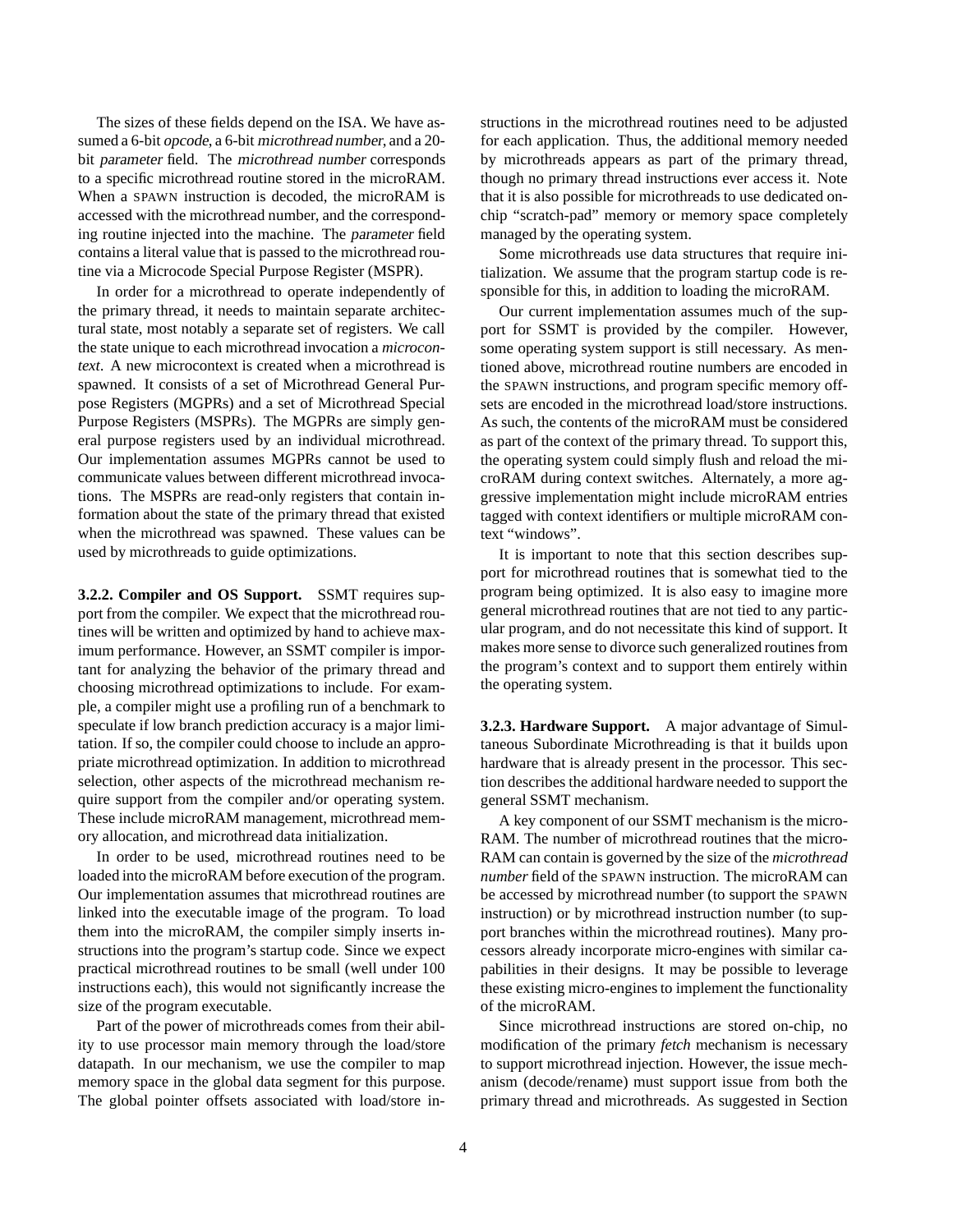3.1.1, an aggressive implementation would likely issue from both simultaneously.

As noted in Section 3.2.1, a microcontext is created each time a microthread is spawned. The hardware must support at least one active microcontext in order to execute a microthread concurrently with the primary thread. Adding hardware to support multiple active microcontexts allows additional microthread routines to be executed concurrently. If a spawn is encountered when no hardware microcontexts are available, it can be queued until one is available, or ignored altogether.

Each microcontext includes additional register sets, as described in Section 3.2.1. MGPRs require expansion of the register renaming logic. In order to maintain the same renaming capability, the number of physical registers should be increased proportionally to the number of MGPRs and supported hardware microcontexts. We assume 8 MGPRs per microcontext in our implementation. MSPRs can be directly sourced by microthread instructions, since they are never written within a microthread. The number of MSPRs needed is determined by the information that a processor implementation makes available to the microthreads.

### **3.3. Using SSMT to Enhance Performance**

SSMT is a general mechanism that can be applied in many ways to increase performance. This section concentrates on three areas that have potential for improvement with SSMT: branch prediction, prefetching, and cache management.

**3.3.1. Branch Prediction.** Studies have examined use of the compiler to "synthesize" dynamic branch prediction [11, 1]. By analyzing program semantics, the compiler can insert instructions in the program to communicate with the processor's branch prediction hardware. In many cases, this can lead to very accurate prediction for certain types of branches. For example, general branch prediction schemes are often unable to capture enough history to accurately predict FOR-style loop exits, even though these are conceptually easy to predict at run-time. In these cases, the compiler could synthesize a prediction by inserting instructions to communicate the iteration count to the branch prediction hardware.

An SSMT machine provides an excellent opportunity to enhance compiler-synthesized branch prediction by using microthreads to do all the work. Synthesis routines would be stored on-chip and invoked with a SPAWN instruction. This limits the code bloat from the synthesized predictions to a single instruction. Furthermore, an SSMT microthread could communicate with the branch prediction hardware without external ISA modifications. It is easy to imagine a microthread routine that would implement the loop predictor described in the previous paragraph.

Though SSMT provides some useful enhancements to existing compiler-synthesized branch prediction, the power and flexibility of microthreads provides opportunity to go well beyond what is reasonably compiler-synthesized. For example, a complete branch predictor can easily be implemented by a microthread routine. Such a microthread predictor could be used as an alternative to the processor's hardware branch predictor for some branches. This is the basis of the detailed SSMT example provided in Section 4.

It is important to reiterate that SSMT microthread enhancements are not mutually exclusive. One could easily envision combining multiple branch prediction enhancements. As mentioned above, any combination of microthread routines can be selected to maximize performance of the primary thread.

**3.3.2. Prefetching.** Prefetching is an important mechanism for improving memory system performance. Many software-based and hardware-based mechanisms have been proposed [9, 2, 3, 10]. An SSMT machine provides opportunity for creating extremely sophisticated prefetches.

Most existing ISAs that support prefetching provide an instruction, such as Alpha's FETCH, to load a single cache line into the first-level cache. In an SSMT machine, the compiler can insert a single SPAWN instruction into the program that invokes an entire prefetching *routine*. Such a routine could prefetch several disjoint cache lines at once, prefetch an entire array using a microthread loop, or even prefetch pointer-linked structures by performing a traversal within the microthread. Routines could also be constructed to *conditionally* prefetch based on information gathered at run-time. As with all microthread optimizations, prefetching routines can be processed concurrently with instructions from the primary thread.

An SSMT machine could also implement many existing hardware prefetching algorithms by using event spawns. For example, shadow-directory prefetching [3] operates by tracking cache miss patterns and using this information to later prefetch chains of cache lines. Using a microthread spawned by cache miss events, a more sophisticated version of this general algorithm could be implemented*without any additional hardware*. Further prefetching enhancement can be gained by using the SSMT mechanism to provide feedback to the prefetching algorithm. Microthreads can be spawned on events such as detecting a useful prefetch, useless prefetch, or late prefetch. These feedback microthreads could alter the prefetching algorithm to prioritize useful prefetches, filter out useless prefetches, and perhaps reschedule late prefetches. This idea is similar in approach to that of informing memory operations [8], but has all of the advantages associated with using microthreads.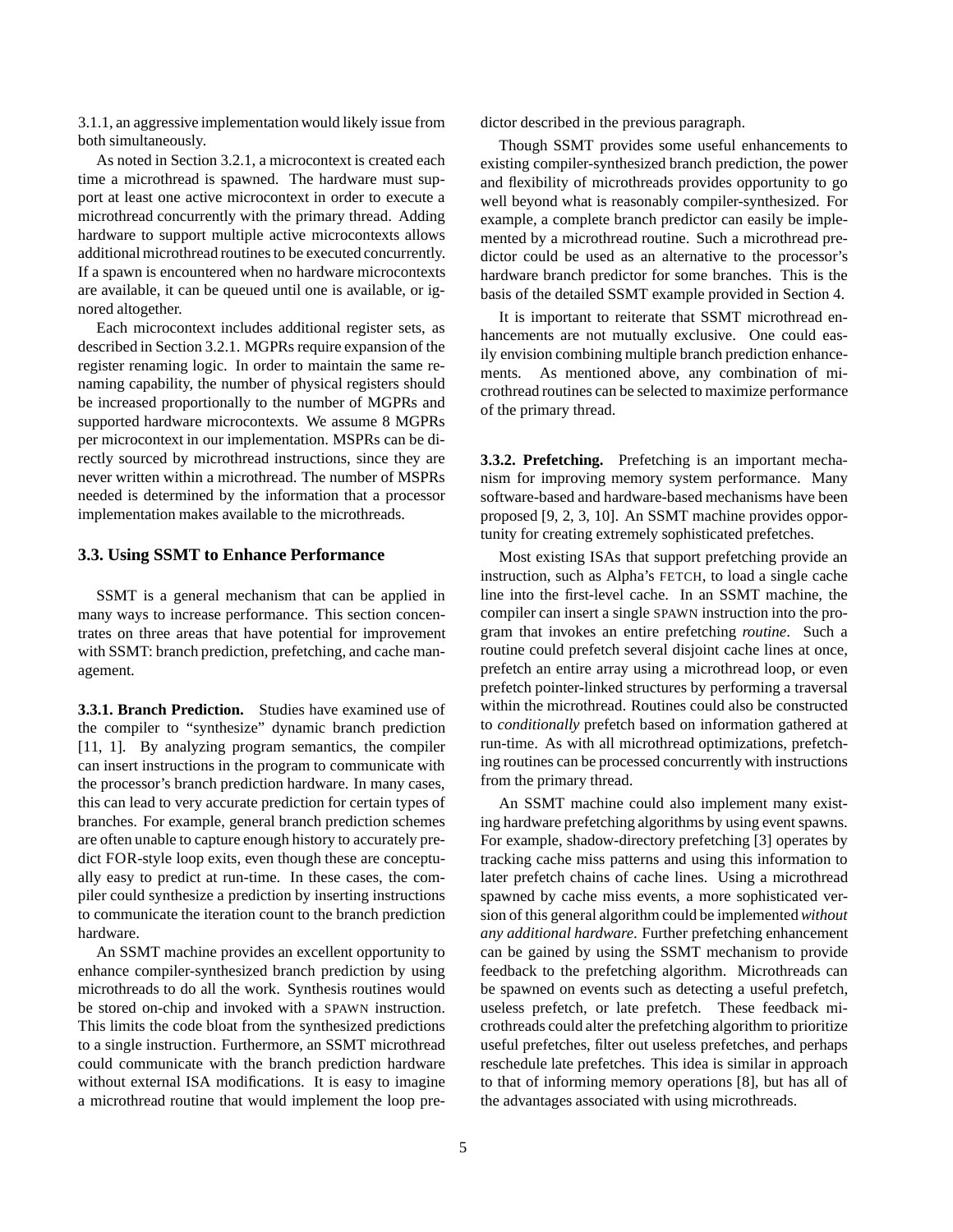**3.3.3. Cache Management.** Caches use replacements policies to decide if a line should be replaced, and if so, which line should be replaced. Most caches always replace a line on a miss, although that need not be the case. Set associative caches typically approximate some form of Least Recently Used replacement to decide which line in a set to replace. In any case, reasonable replacement policies are limited to simple state machines that are easily embedded in cache structures. Using microthreads, it is possible to implement a more intelligent replacement algorithm without adding hardware complexity. For example, consider a microthread that is spawned on every cache miss. This microthread could maintain cache miss information about every cache line touched by the primary thread, and thus provide feedback to guide the replacement policy of the cache. For example, frequently-used lines that are constantly displaced could be locked into the cache to prevent further misses. Thrashing situations could be identified and possibly remedied by re-mapping conflicting lines. Alternatively, a microthread could manage the contents of a victim cache to achieve a similar goal.

Used in concert with microthreads that manage prefetching strategies, cache management can be expanded to include microthread management of all levels of the cache hierarchy. In the future, we expect a cache to consist of three parts: a tag store, a data store, and a microthread cache management routine.

# **4. An SSMT Example: Branch Prediction**

It is well-known that accurate branch prediction is required to achieve high performance in a wide-issue, deeplypipelined processor. Most current generation processors devote a significant portion of hardware to implement sophisticated branch prediction algorithms. However, even for the most advanced prediction schemes, such as the multihybrid [5] and the variable length path-based predictor [16], a significant fraction of performance is lost due to branch mispredictions, as was shown in Figure 1. In this section, we present a branch prediction mechanism that is enhanced through the use of a microthread-based branch predictor. This example demonstrates the potential usefulness of SSMT. It is not an attempt to build the ultimate branch predictor.

Predictors implemented with microthreads can be larger and more complex than predictors implemented in hardware. However, hardware predictors generate predictions faster than microthread predictors and are very accurate for some branches. Hence, we use a complex microthreadbased predictor only for those branches that are likely to be poorly predicted by the hardware predictor. Conceptually, this is the same idea that makes a hybrid predictor [12] more accurate than any of its component predictors. In our case,

the "hybrid" we are building includes two components: the hardware predictor of the processor, and the microthreadbased predictor supplied via the SSMT mechanism.

We use profiling to identify conditional branches suited to microthread prediction. For each branch, our profiling algorithm estimates the performance to be gained or lost by predicting it with the microthread predictor. The heuristic we use is described in Section 5. Branches that show estimated gains are predicted with the microthread predictor.

Once the branches that will be predicted via microthread are identified, the compiler inserts a SPAWN instruction after each to invoke the microthread branch predictor. At run-time, the SPAWN instruction invokes the microthread to generate the prediction that will be used the *next* time the branch is fetched. The prediction for the current instance of the branch was generated by the *last* invocation of the microthread. The microthread stores its prediction into a *prediction cache*, along with the branch's fetch address. Both the prediction cache and the hardware predictor are accessed at fetch time. Fetches that hit in the prediction cache use the stored prediction and then invalidate it. Otherwise, the hardware prediction is used.



**Figure 3. Hardware needed to support the microthread branch prediction mechanism (modifications shown in the shaded area).**

The hardware necessary to support this branch prediction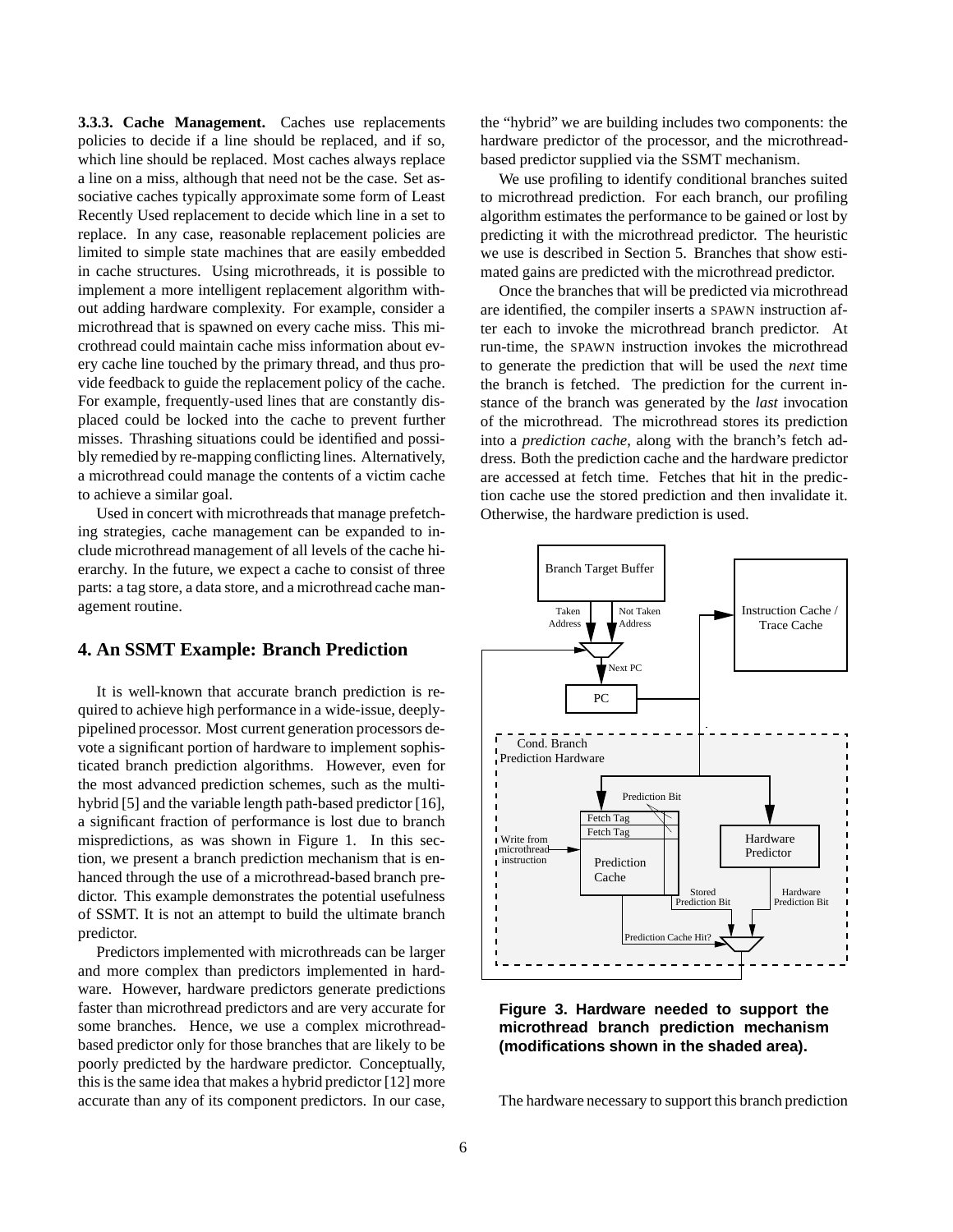mechanism is shown in Figure 3. Hardware added to support the prediction cache mechanism is shown in the shaded region. It should be noted that the prediction cache is a general mechanism to influence the processor's branch prediction behavior. If several different microthread branch predictors are implemented, they all use the same prediction cache. In other words, the prediction cache is not tailored to any specific microthread routine.

Using this mechanism, we achieve higher prediction accuracy than if the processor's hardware predictor were used alone. However, since every execution of a spawn instruction creates additional work for the machine, we must be careful which branches spawn microthreads. If the time saved by removing mispredictions is greater than the time spent executing the additional microthread instructions, then our mechanism will be successful. Our results are presented in the next section.

# **5. Experiments**

This section presents additional implementation details and experimental results for the SSMT prediction example described in the previous section.

#### **5.1. Experimental Setup**

We modeled machines that can fetch, execute, and retire up to 16 instructions per cycle. The window size was 512 instructions. The instruction and data caches were 64 KBytes (KB), direct mapped, with a 64 byte line size, and a 10 cycle miss penalty. We modeled two different conditional branch predictors. The first predictor was a 16 KB gshare [12] predictor. The second predictor was a hybrid consisting of an 8 KB variable-length path (VLP) predictor [16] and an 8 KB SAg predictor [21]. The minimum branch misprediction penalty was 7 cycles.

A processor with a poor fetch mechanism will underutilize its execution resources. In such an environment, microthread instructions would rarely compete with primary thread instructions for execution resources. To prevent biasing of our results due to this, we modeled a somewhat idealized fetch mechanism for the primary thread. Our machine is capable of handling any number of branches per cycle, possibly sourcing multiple lines from the instruction cache in a single fetch.

We ran our experiments using the 8 SPECint95 benchmarks. All benchmarks were compiled for the Alpha ISA using the Digital compiler with optimizations –O2 and –Olimit 3000. All benchmarks were run to completion.

### **5.2. The Microthread Predictor**

Our baseline hardware predictor is a 16 KB gshare predictor. It accurately predicts branches that exhibit strong global correlation [6]. A weakness of this predictor is its inability to predict branches that only exhibit self (or peraddress) correlation. To compensate for this weakness, our SSMT microthread routine implements a PAg [21] predictor. In addition to providing more accurate predictions for some branches, PAg is a simple predictor well-suited to microthread implementation.

A PAg predictor goes through two steps to generate a prediction. The first step is a lookup into the Branch History Table (BHT). The BHT contains one branch history for each static branch that can be predicted by the microthread routine. In our implementation, the index into the BHT is given by the SPAWN instruction's parameter field. In the second step, the history from the BHT entry is used to index the Pattern History Table (PHT), which is a table of saturating counters. The high bit of the PHT counter is used to make the prediction for the branch.

Our PAg scheme uses 24-bit local histories and 3-bit PHT counters stored one per byte. Thus, the PHT requires 16MB of storage. An equivalent PHT is unthinkable to implement in hardware, yet can be done simply by a microthread routine using main memory. Note that our predictor, unlike a hardware PAg predictor, never suffers from loss of local history due to misses in a BHT storage structure.

The PAg microthread routine takes 15 instructions to generate a prediction and to update the BHT and PHT. We do not present the routine itself due to lack of space. It is available at http://www.eecs.umich.edu/HPS.

Figure 4 shows the performance of conventional machines using both branch predictors (gshare and VLP/SAg hybrid). It also shows the *potential* machine performance when using the microthread PAg predictor in conjunction with each hardware predictor. A machine with perfect branch prediction is shown for reference. This graph shows only potential performance using the microthread PAg predictor—the true performance depends on the impact of injecting the PAg microcode and is discussed in Section 5.4.

### **5.3. The Compiler Selection Heuristic**

The compiler identifies the branches to be predicted with the microthread routine. We created a very simple, profile-based heuristic to make the selection. For each static branch, the compiler compares the prediction accuracy of the hardware predictor to the accuracy of the microthread PAg predictor. If the accuracy of the PAg is worse, that branch will always use the hardware predictor. Otherwise,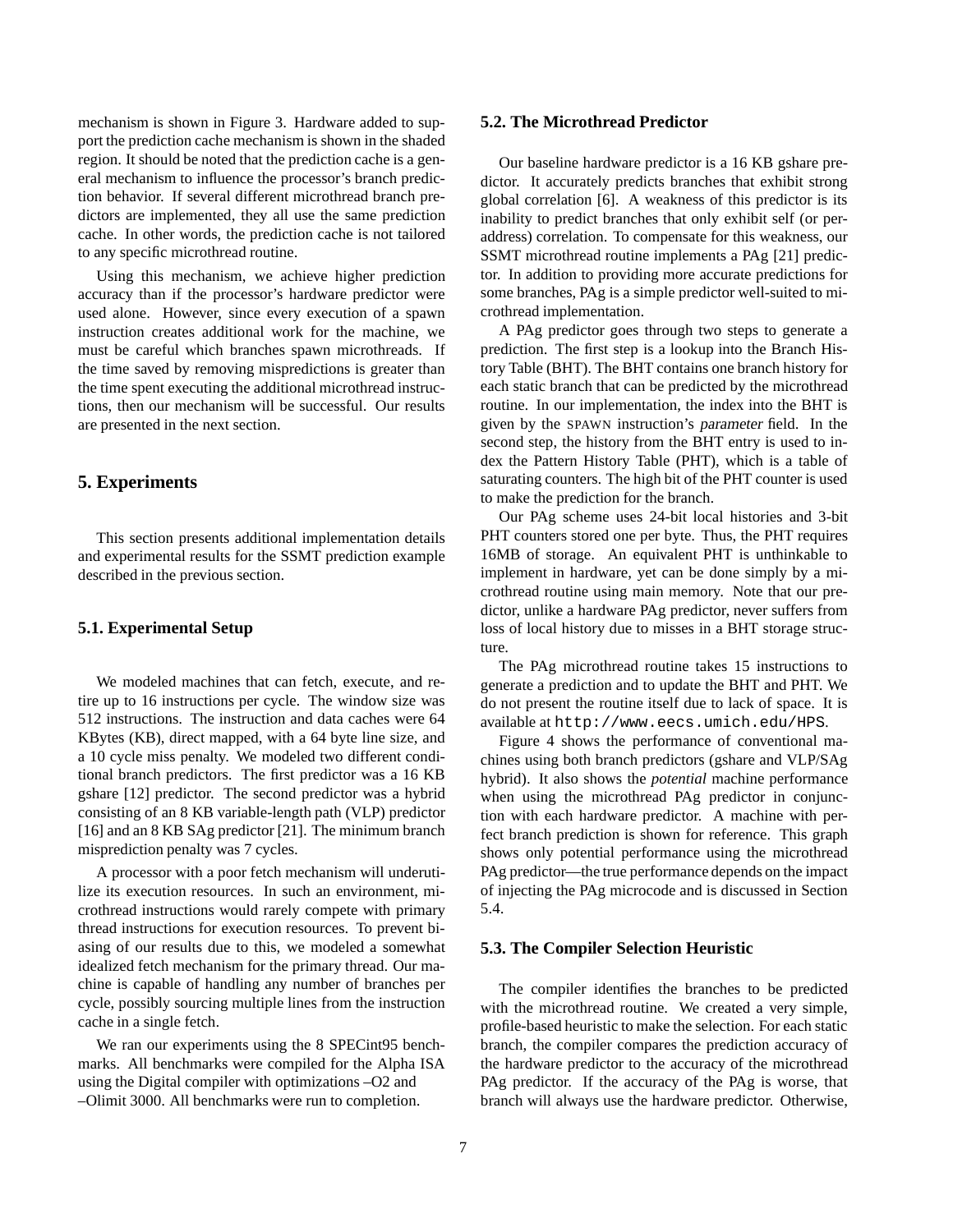

**Figure 4.** *Potential* **machine performance with and without microthread predictions.**

the compiler estimates the number of cycles saved using the PAg predictor by multiplying the number of mispredicts eliminated by the average resolution time of the branch. The compiler then estimates the number of cycles lost to executing microcode by multiplying the dynamic execution count of the branch by the number of cycles needed to issue one invocation of the microthread routine. If the compiler computes a net savings in cycles, a spawn instruction is inserted for that branch, and it will use the microthread prediction. If the compiler computes a net loss, the branch will be predicted using the hardware predictor.

#### **5.4. Performance Analysis**

Figure 5 shows performance of machines that do and do not use the microthread PAg predictor. For this experiment, the microthread routine is injected to generate the PAg predictions. Five of the eight benchmarks (gcc, go, m88ksim, perl, and vortex) show approximately no change in performance. This follows what we would expect from Figure 4. These benchmarks saw little potential gain from including PAg predictions, and thus we see little actual gain, or even slight loss, when the microcode is injected to generate them.



**Figure 5. Actual machine performance with and without microthread predictions.**



**Figure 6. Machine performance with microthread overhead, but without microthread predictions.**

Compress, ijpeg, and li all showed significant potential gains in Figure 4. However, only compress saw a significant actual gain in Figure 5. For ijpeg and li, the overhead of the microthread predictor nullifies the benefit of the increased prediction accuracy. We examine causes for this below.

Figure 6 shows performance of machines that do and do not use the microthread PAg predictor. For this experiment, the microthread routine is injected, but the hardware predictions are always used. Therefore, none of the machines benefit from the microthread PAg predictor. Any performance loss is due solely to microthread overhead. Compress, ijpeg, and li all show significant loss from executing microthread instructions. This can be attributed to three factors:



# **Figure 7. Normalized instruction counts with and without microthread predictions.**

 The microthread routine steals some issue and execution bandwidth from the primary thread. Figure 7 shows the dynamic instruction counts for each benchmark normalized to the counts of the machines not using the microthread predictor. It is interesting to note that compress shows a large increase in dynamic instructions (35% for the gshare version), but also shows the greatest performance improvement in lieu of these additional instructions. Go shows an even larger in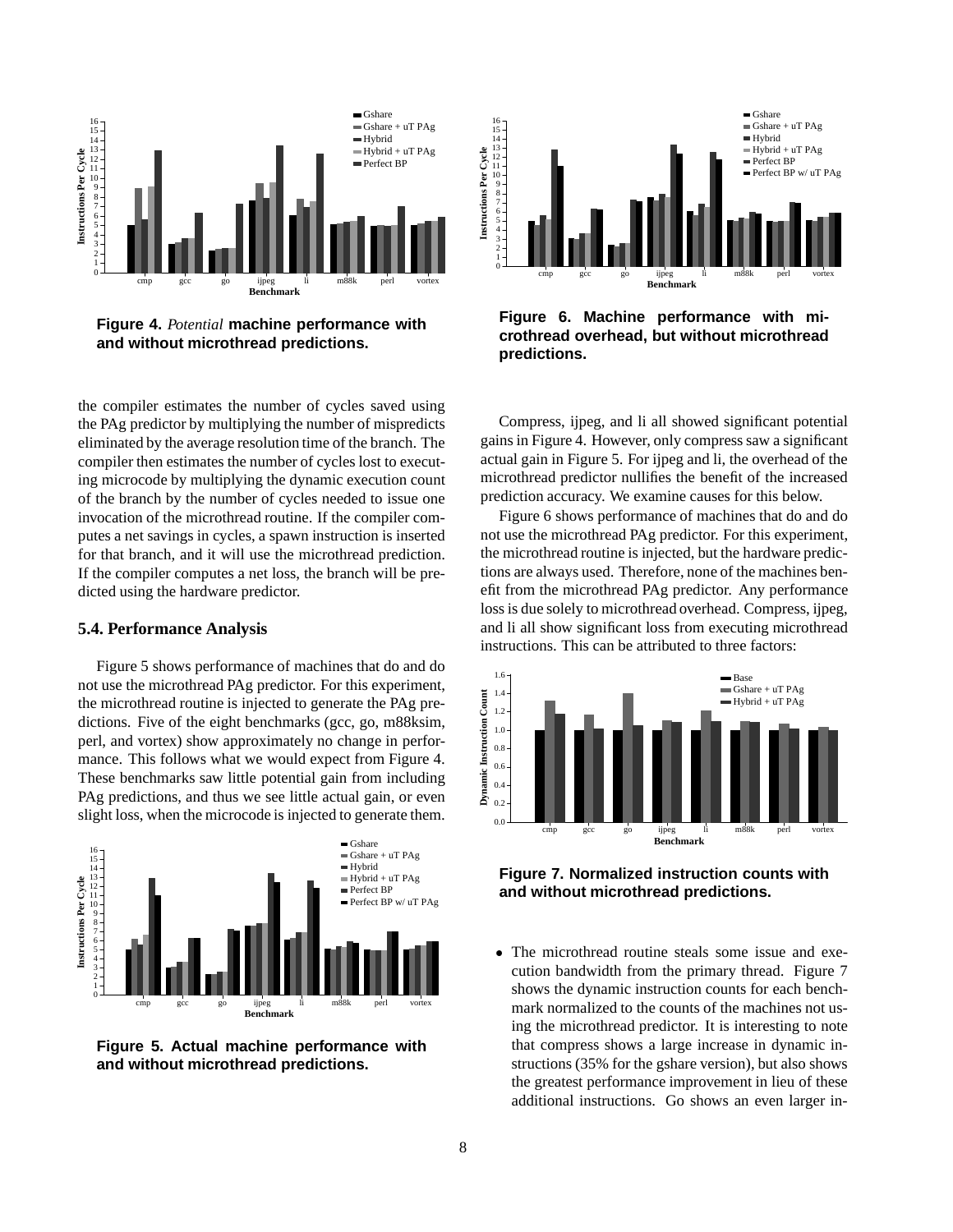crease in dynamic instructions, but almost breaks even on performance. The same is true to a lesser extent for the other benchmarks. This suggests that, in general, there is capacity to execute the additional microthread instructions and that the majority of the performance loss in Figure 6 can be traced to another source.

 The microthread routine introduces additional memory instructions, which compete for memory bandwidth and cache space. The PAg microthread routine contains 4 memory instructions (2 loads and 2 stores). In addition, it has a memory footprint in excess of 16 megabytes. Both of these factors, competition for bandwidth and cache space, reduce performance of the primary thread. To gauge this impact, we ran the same experiment as in Figure 6, but with perfect data caches. With a real data cache and the gshare predictor, the gap in average performance between configurations using and not using the microthread predictor was .20 IPC. With a perfect data cache, this gap shrinks to .17 IPC, a change of only .03 IPC. The largest change for a single benchmark was only .1 IPC. The small changes in relative performance between experiments using real and perfect data caches suggests that contention in the memory system is not responsible for the loss in performance shown in Figure 6.



**Figure 8. Percentage of useless microthread predictions.**

 When the prediction cache is accessed, the cache may not contain the prediction for the associated branch even if the compiler specified that the branch should be predicted with the microthread PAg predictor. This occurs when the PAg microthread routine doesn't have enough time to compute the prediction and write it into the prediction cache before the prediction is needed; that is, before the branch is encountered again. When there is a miss in the prediction cache, the hardware prediction is used by default.

In some cases, a microthread prediction is still useful even if it isn't written into the prediction cache on time. Our implementation assumes that a microthread prediction is always more accurate than a hardware prediction. If a microthread prediction for a branch is not known at fetch, but is computed before the branch resolves, the microthread prediction is compared to the hardware prediction that was used. If the predictions are different, the microthread prediction overturns the hardware prediction, and fetch is redirected according to the microthread prediction.

In other cases, the microthread prediction is not computed before the branch resolves, so the prediction is completely useless. Figure 8 shows the percentage of useless predictions. The impact this has on performance depends on how well the hardware predicts these branches. For compress, the percentage of useless predictions is low, so the overall prediction accuracy is not greatly affected. For li and ijpeg, whose *potential* performance gains were large (see Figure 4), this impact is certainly harmful, and probably accounts for the lack of any *actual* gains.

Our PAg microthread predictor could be improved in several ways. Our experimental data suggests that the profile-based heuristic was overly optimistic in selecting branches for microthread prediction. In many cases, the cost of performing a microthread prediction for a branch outweighed its benefit. A better heuristic would better identify these cases, and prevent those branches from being selected for microthread prediction. Furthermore, useless microthread predictions limited the performance gains in two of the benchmarks (li and ijpeg). A better heuristic would disable microthread predictions for branches that execute in rapid succession, as these predictions probably can't be generated in time for them to be useful. The branch prediction hardware might also monitor which SPAWN instructions generate useless predictions. The hardware could then disable the injection of the microcode routines for those SPAWN instructions deemed not useful.

# **6. Conclusions**

Current multithreading paradigms do not improve the performance of single-threaded applications. To remedy this, we proposed a new multithreading mechanism, Simultaneous Subordinate Microthreading (SSMT), which uses a machine's otherwise unused execution resources to boost the performance of a single primary thread. To accomplish this, SSMT dynamically injects microcode optimization threads that manipulate the microarchitecture to enhance performance-critical mechanisms. We described the